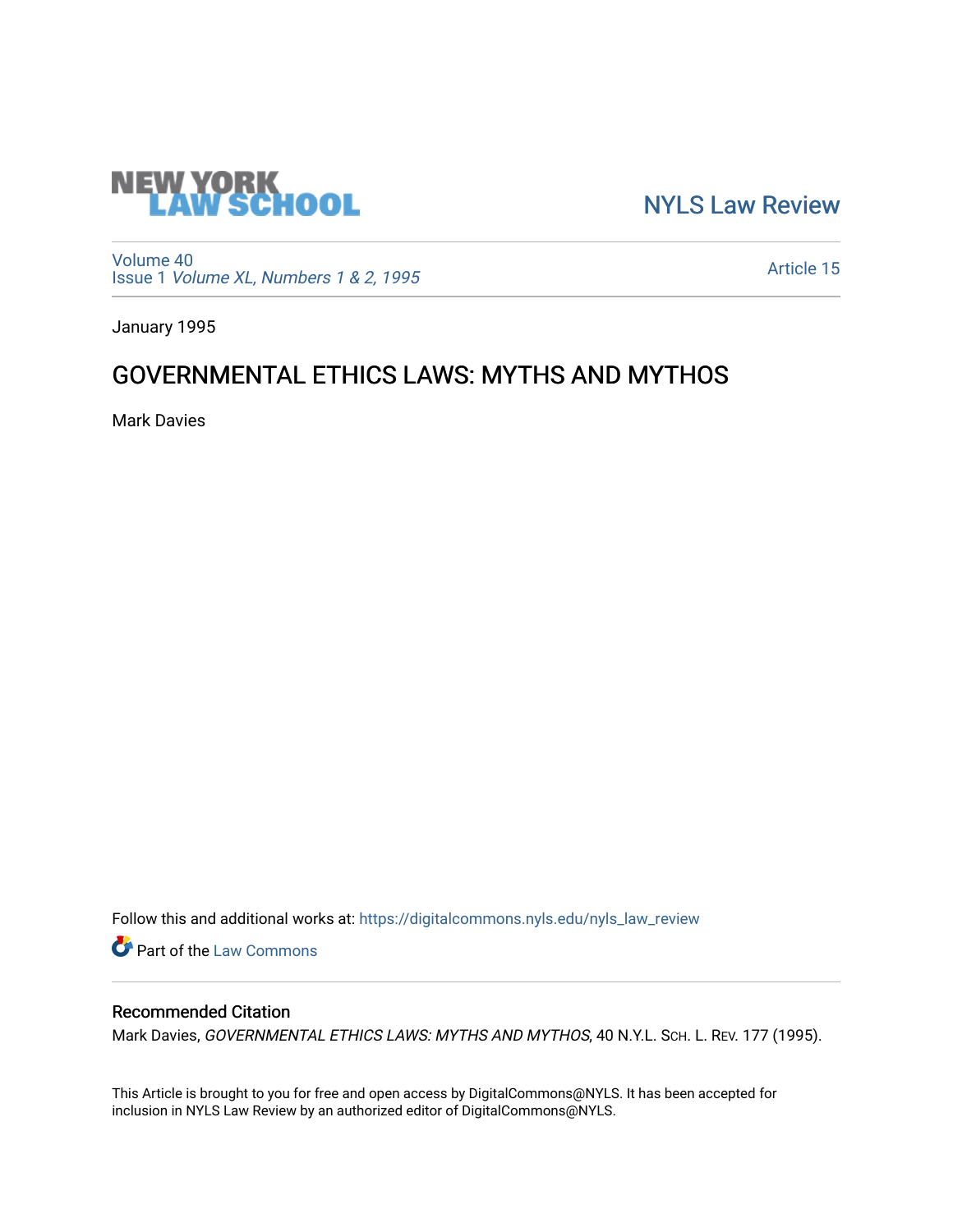#### GOVERNMENTAL ETHICS LAWS: MYTHS AND MYTHOS\*

#### MARK DAVIES\*\*

## I. INTRODUCTION: DEMYTHOLOGIZING GOVERNMENTAL ETHICS LAWS

Some years ago, it was fashionable among theologians to speak of "demythologizing" the Bible,<sup>1</sup> an unfortunate and controversial phrase that described an essential and common practice: to separate the eternally true from the literally true, to find the essence of faith among the trappings of a particular time and culture.<sup>2</sup>

Governmental ethicists must do precisely that with ethics laws: they must demythologize them. They must separate the wheat of first They must separate the wheat of first principles from the chaff of political realities, public pressure, and bureaucratic inertia. Thus, when ethicists find themselves arguing over this comma or that, like a couple of theologians fighting over whether the tree in the Garden of Eden was a Winesap or a MacIntosh, they need to step back, take a deep breath, and undertake a little self-analysis and renewal.

#### II. **FUNDAMENTAL** AsSUMPTIONS **OF GOVERNMENTAL** ETHICS LAWS

The genesis of much of the myth surrounding governmental ethics laws lies in a misconception as to their purpose and bases. Thus, one must first lay out five fundamental assumptions underlying those laws.

Assumption No. 1. The primary purpose of governmental ethics laws is to improve honesty and integrity in government. It is not to collect forms, hand out fines, or publish rules and opinions. Those activities can be important, but only to the extent that they improve integrity in government. Two corollaries accompany this assumption. One, the government. Two corollaries accompany this assumption. *prevention* of unethical conduct does far more for integrity in government than the *punishment* of unethical conduct. It is better to shut the barn

2. *See id.* at 303 (discussing Bultmann's attempts to ascertain the "true" meaning of the New Testament through "demythologization").

177

**<sup>\*</sup>** This essay is based on a speech delivered by the author at the international conference of the Council on Governmental Ethics Laws in Honolulu, Hawaii, December 4-7, 1994. The views expressed herein are solely those of the author and do not necessarily reflect the views of the Conflicts of Interest Board.

<sup>\*\*</sup> Executive Director/Counsel, New York City Conflicts of Interest Board.

<sup>1.</sup> The German scholar Rudolf Bultmann (1884-1976) is perhaps best known for this approach. *See* William W. Quinn, Jr., *Rudolf Bultmann's "Demythologization" Hermeneutic as Applied to New Testament and Constitutional Exegesis,* 6 J.L. & REL. 297 (1988).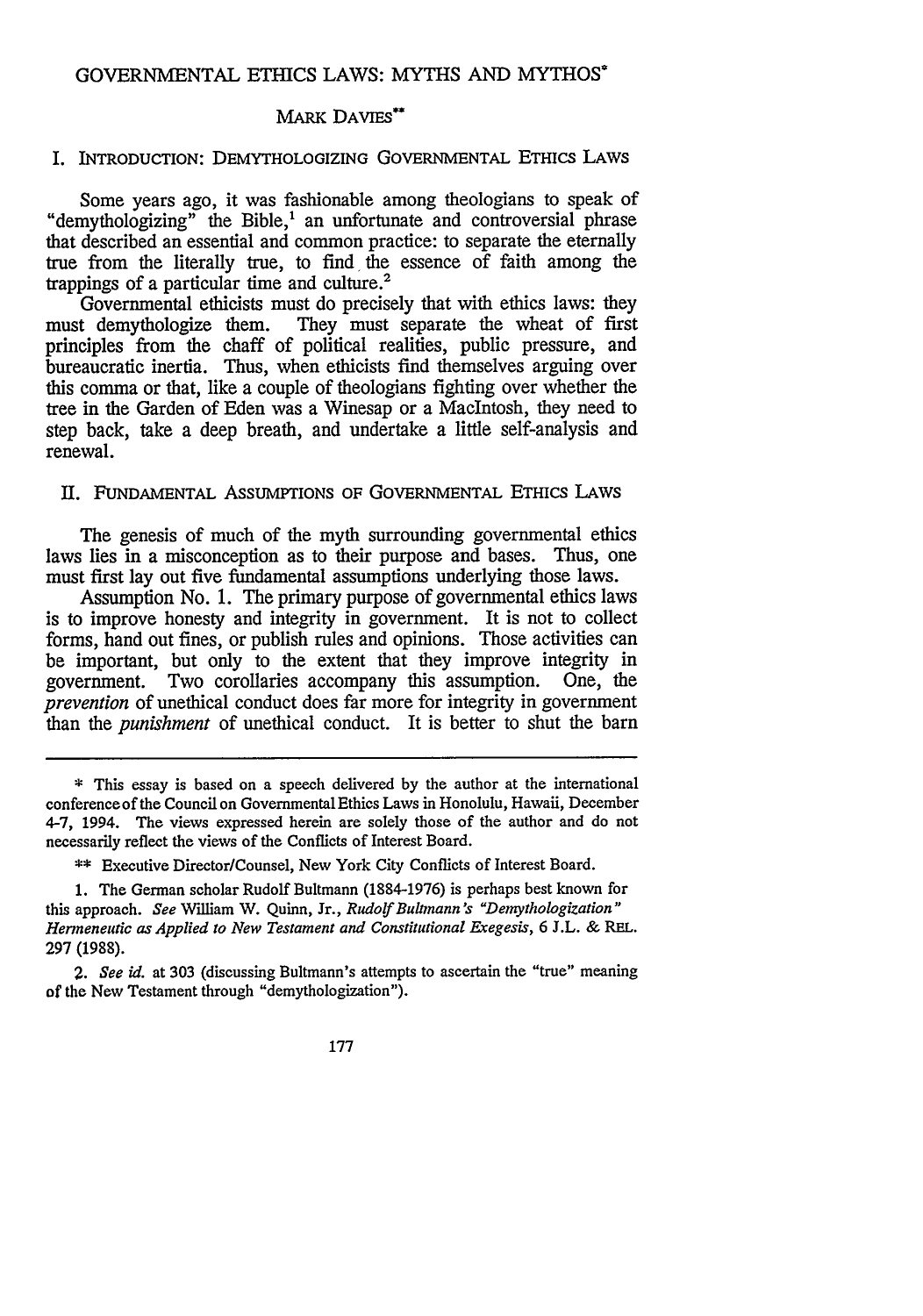door *before* the horse has bolted. Two, the perception of integrity in government is no less important than the reality of integrity in officials are in fact, a democratic system of government cannot function properly if the public believes its officials are corrupt.3

Assumption No. 2. The vast majority of public officials are honest and want to do the right thing. For example, the city of New York has over 200,000 employees,<sup>4</sup> yet only a small fraction has ever proven to be corrupt. From this second assumption arise two corollaries. One, the vast

majority of conduct that is unethical under the law results from employees' ignorance of what the law is. For this reason, training and education are the most important responsibilities of an ethics agency. Two, ethics laws must not place on officials the entire burden of ensuring government integrity. Vendors, developers, and applicants should all have a stake in officials complying with ethics laws. But the reality is more like this: a village treasurer gets a little jammed up financially, with tuition bills, a sick parent, a broken down car. Along comes the local bank that hopes to keep the village's business and gives the treasurer a loan at a couple of points below the usual interest rate. Since no bribe is offered, nothing happens to the bank; but the treasurer may well lose his job. That disparity is grossly unjust. Assumption No. 3. Officials cannot obey an ethics law they do not

understand. And the vast majority of government employees are lay persons with limited access to attorneys. Therefore, ethics codes must be clear, comprehensive, short, simple, and straightforward. To quote the trial lawyers, *KISS-Keep* It Simple, Stupid. Moreover, whenever possible, ethics codes should contain bright-line rules and never threearmed lawyer gobbledygook-that is, *on the one hand this, on one the other hand that, and on the third hand something else.* Yet, one New

*<sup>3.</sup> See* Deborah L. Markowitz, *A Crisis in Confidence: Municipal Officials Under Fire,* 16 VT. L. **REV.** 579, 579-82 (1992):

The proper operation of democratic government requires that public officials and employees be independent, impartial and responsible to the people; that government decisions and policy be made in proper channels of the governmental structure; that public office not be used for personal gain; and that the public have confidence in the integrity of government.

*Id.* at 579 (quoting Rutland, Vt., Code of Ethics § 451 (1982)). *See generally* Archibald Cox, *Ethics in Government: The Cornerstone of Public Trust,* 94 W. VA. L. REv. 281 (1991-92).

<sup>4.</sup> The estimated number of filled, full-time positions as of June 30, 1995, was 228,037. THE **1994-95 GREEN** BOOK: OFFICIAL DIRECTORY **OF** THE CITY **OF NEW** YORK 616-17 (1994).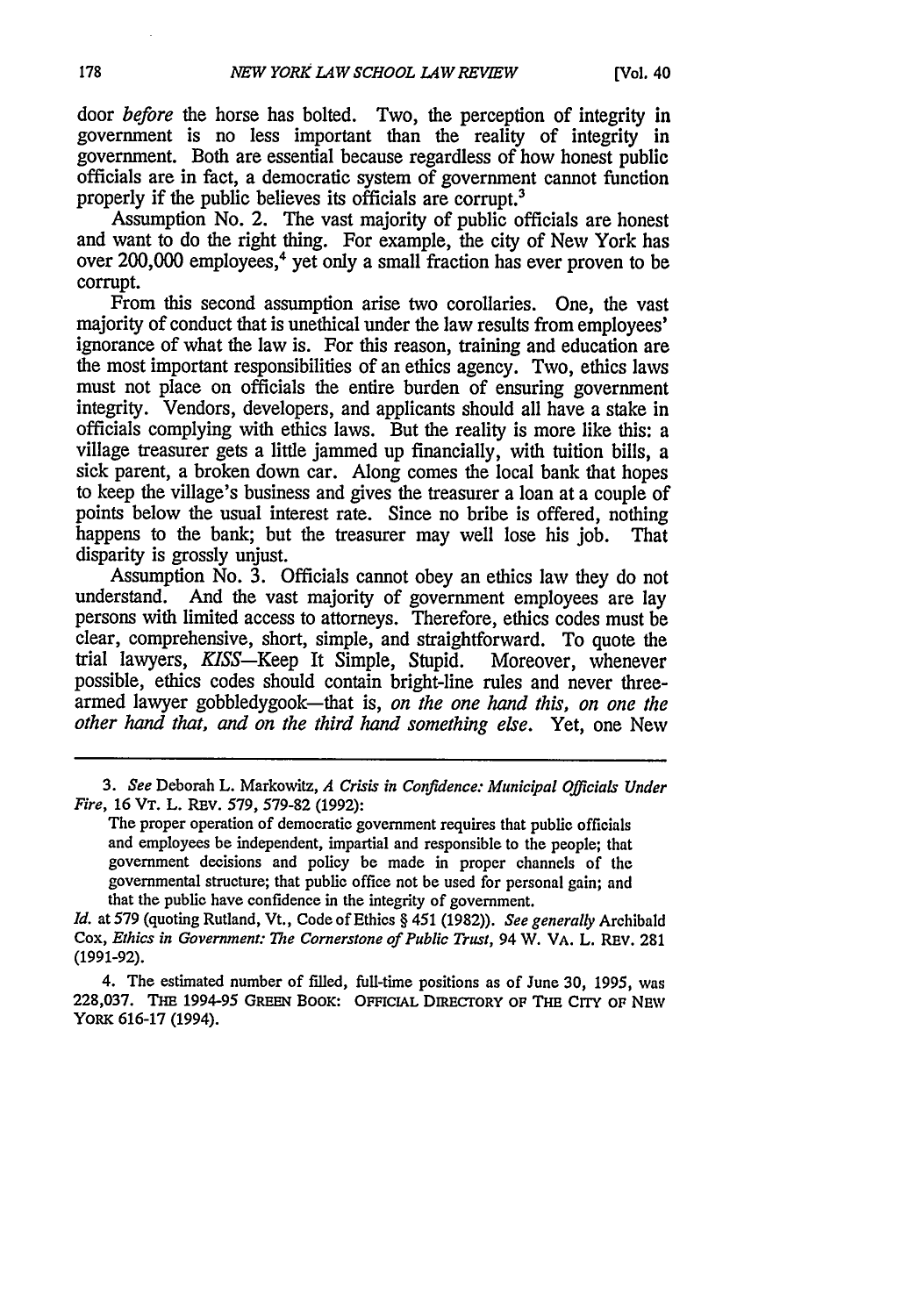York State ethics provision<sup>5</sup> contains fifteen exceptions, with exceptions to the exceptions.  $\delta$  No ethics provision should require fifteen exceptions.

*5. See* N.Y. GEN. MuN. LAW § 801 (MeKinney 1986 & Supp. 1995) (Conflicts of Interest Prohibited).

6. See N.Y. GEN. MUN. LAW § 802 (McKinney 1986 & Supp. 1995). The statute reads as follows:

The provisions of section eight hundred one of this chapter shall not apply to:

1. a. The designation of a bank or trust company as a depository, paying agent, registration agent or for investment of funds of a municipality except when the chief fiscal officer, treasurer, or his deputy or employee, has an interest in such bank or trust company; provided, however, that where designation of a bank or trust company outside the municipality would be required because of the foregoing restriction, a bank or trust company within the municipality may nevertheless be so designated;

b. A contract with a person, firm, corporation or association in which a municipal officer or employee has an interest which is prohibited solely by reason of employment as an officer or employee thereof, if the remuneration of such employment will not be directly affected as a result of such contract and the duties of such employment do not directly involve the procurement, preparation or performance of any part of such contract;

**c.** The designation of a newspaper, including but not limited to an official newspaper, for the publication of any notice, resolution, ordinance or other proceeding where such publication is required or authorized by law;

d. The purchase by a municipality of real property or an interest therein, provided the purchase and the consideration therefor is approved by order of the supreme court upon petition of the governing board;

e. The acquisition of real property or an interest therein, through condemnation proceedings according to law;

f. A contract with a membership corporation or other voluntary non-profit corporation or association;

g. The sale of bonds and notes pursuant to section 60.10 of the local finance law;

h. A contract in which a municipal officer or employee has an interest if such contract was entered into prior to the time he was elected or appointed as such officer or employee, but this paragraph shall in no event authorize a renewal of such contract;

i. Employment of a duly licensed physician as school physician for a school district upon authorization by a two-thirds vote of the board of education of such school district, notwithstanding the fact that such physician shall have an interest, as defined in section eight hundred one of this chapter, in such employment.

2. a. A contract with a corporation in which a municipal officer or employee has an interest by reason of stockholdings when less than five per centum of the outstanding stock of the corporation is owned or controlled directly or indirectly by such officer or employee;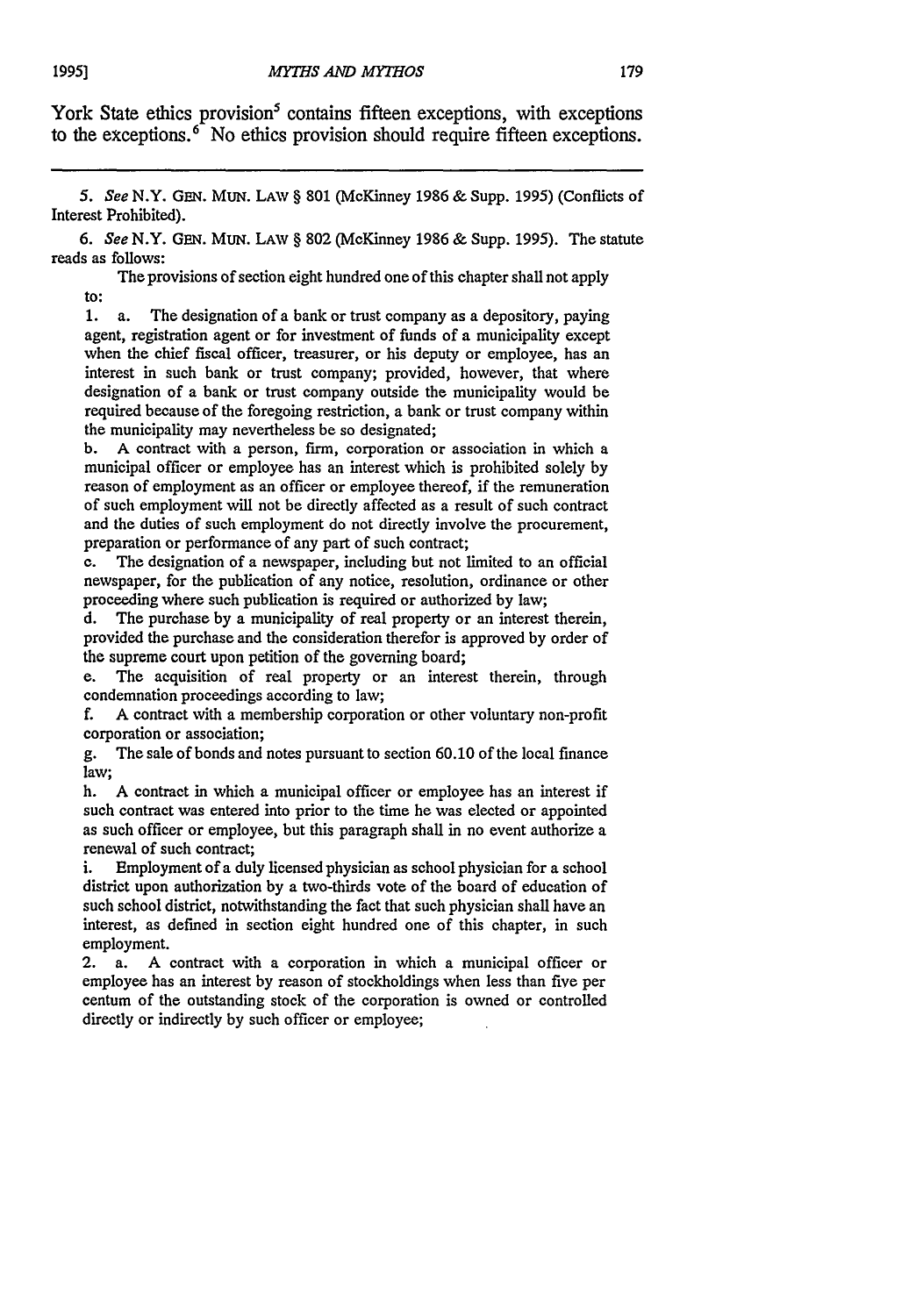Furthermore, public officials must have easy access to guidance on ethics laws and quick answers to ethics questions. Public servants do not want analysis but answers; and, whenever possible, they want those answers not next month or next year but immediately, or at least within a few days.

Assumption No. 4. Officials will not obey, or will only grudgingly obey, an ethics law that does not make sense to them. In ethics, common sense is king. That is why public officials favor transactional disclosure (disclosure of a conflict when it actually arises) over annual disclosure: transactional disclosure makes sense to them.7 Yet when an ethics law defines as unethical something that most people do not regard as unethical, that ethics law spawns "unethical" conduct.

From this fourth assumption, two corollaries arise. One, ethics regulations must always **be** written and interpreted in light of reason, common sense, and everyday experience. An ethics code is not the Internal Revenue Code but rather a collection of general principles governing human conduct in a rather fuzzy area.

Furthermore, in drafting an ethics law, legislators must know their customer. They must draft the law to reflect the size and nature of the particular governmental entity and the sophistication of its employees and constituents. An ethics provision that is good for a state or a major city may devastate a small municipality. What is good for the goose is not necessarily good for the gander. For example, in New York, a largely

d. A contract for the payment of a portion of the compensation of a private employee of an officer when such employee performs part time service in the official duties of the office;

e. A contract in which a municipal officer or employee has an interest if the total consideration payable thereunder, when added to the aggregate amount of all consideration payable un'der contracts in which such person had an interest during the fiscal year, does not exceed the sum of one hundred dollars; *f.* A contract with a member of a private industry council established in accordance with the federal job training partnership act **[29** U.S.C.A. §1501

*et seq.]* or any **firm,** corporation or association in which such member holds an interest, provided the member discloses such interest to the council and the member does not vote on the contract.

*Id.*

*7. See generally* Mark Davies, *1987Ethics in GovernmentAct: Financial Disclosure Provisionsfor Municipal Officials and Proposalsfor Reform,* 11 PACE L. **REV.** 243,246- 57 (1991) (discussing the annual disclosure requirements under New York law).

**b.** A contract for the furnishing of public utility services when the rates or charges therefor are fixed or regulated by the public service commission;

**a.** A contract for the payment of a reasonable rental of a room or rooms owned or leased by an officer or employee when the same are used in the performance of his official duties and are so designated as an office or chamber;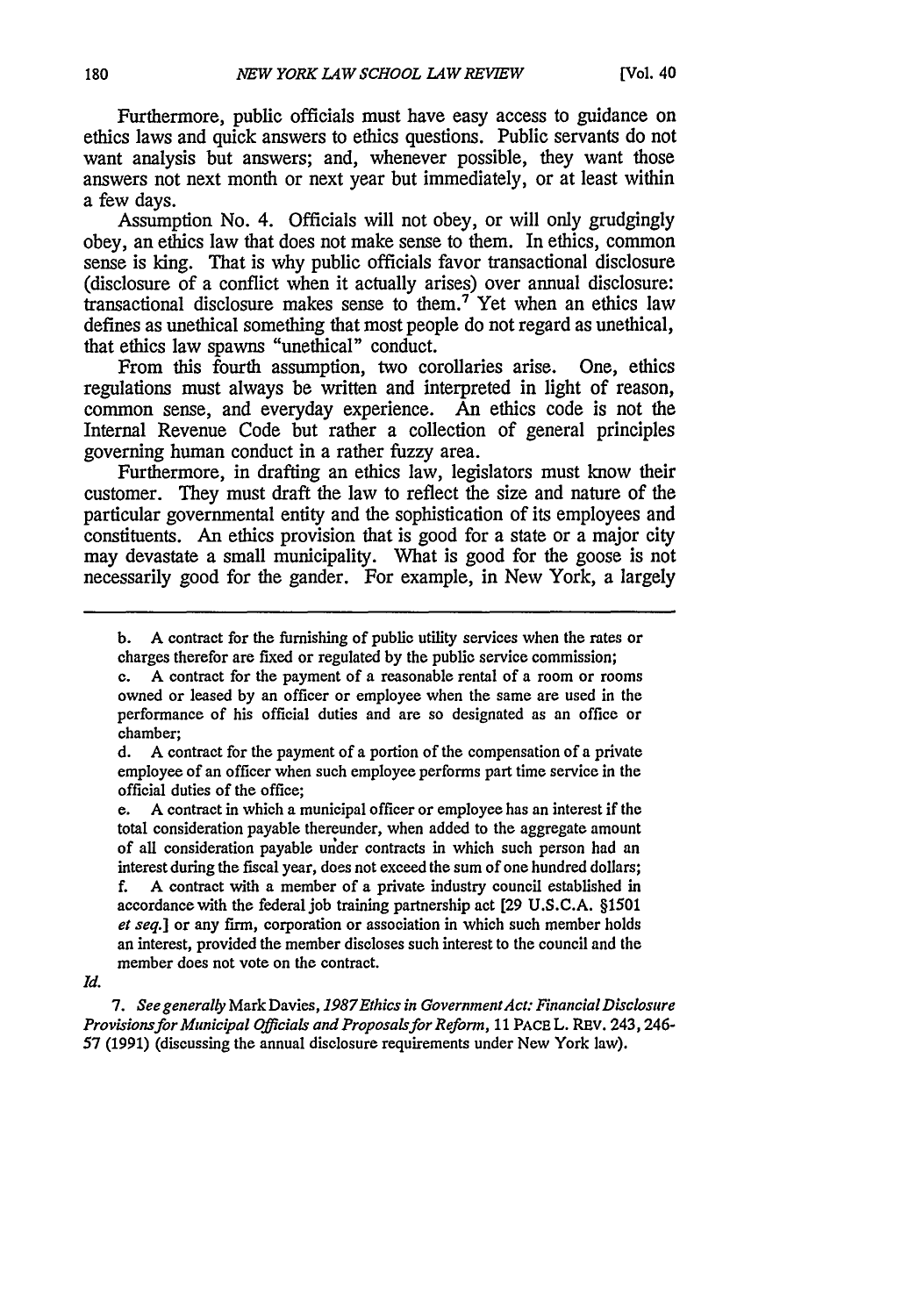rural state, small communities depend heavily upon volunteers for municipal officials,<sup>8</sup> who meet only monthly, who are independent but sometimes not terribly sophisticated, who are known by everyone in the community, who cherish their privacy, and who have little money for expensive state mandates.<sup>9</sup> Those facts explain why lengthy financial disclosure forms are unneeded anathema in these communities, why a "two-hats" provision prohibiting a public official from holding a political office is unworkable (there are simply not enough volunteers to go around),<sup>10</sup> why broad "revolving door" restrictions will probably keep some of the best people out of local government, and why a sensible code of ethics is critical, as conflicts of interest in small communities are virtually unavoidable.

Good government requires good people in government. Yet when ethics laws become so onerous that good citizens refuse to serve,<sup>11</sup> or when ethics laws become so convoluted or so divorced from common sense that government officials unwittingly violate them or knowingly ignore them, then ethics laws promote unethical conduct and foster bad government. The bottom line is this: ethics regulations must encourage, not discourage, good citizens from serving in government. If they do not do that, they have failed and belong in the rubbish heap.

8. *See* Sydney Duncombe, *Volunteers in City Government: Getting More than Your Money's Worth,* 75 **NAT'L** CIvic REv. **291** (1986); Sydney Duncombe, *Volunteers in City Government: Advantages, Disadvantages and Uses,* 74 **NAT'L** CivIC REv. **356** (1985); William D. Duncombe & Jeffrey L. Brudney, *The Optimal Mix of Volunteer and Paid Staff in Local Governments:An Application to Municipal Fire Departments,* **23** PUB. FIN. Q. 356 (1995); Sandra Reinsel Markwood, *Volunteers in Local Government: Partners in Service,* 76 PuB. MGMT. 6 (1994); Ina Aronow, *Two Small Villages, A Century Old and Content,* N.Y. TIMEs, Aug. **11,** 1991, § 12 (Westchester County), at 1 (discussing the operations of two small villages in Westchester County, New York, including volunteers in local government).

9. *See* Aronow, *supra* note 8.

10. *See* Elizabeth Kolbert, *Loss of Members Forces Suburban Volunteer Groups to Change Strategies,* N.Y. **TIMES,** Oct. 11, 1986, at B4 (regarding the shrinking pool of volunteers as more women work full-time and more men and women work longer hours); *see also* Jeffrey L. Brudney, *The Availability of Volunteers: Implications for Local Governments,* 21 ADMIN. & SOC'Y 413 (1990).

**11.** *See* Thomas **G.** Scott, *If You Work for the Government, You Must Disclose Finances; Government Ruling on Public Officials' Financial Disclosure,* **7** Bus. FIRST OF BUFFALO 1 (1991), *available in* LEXIS, Nexis Library, NEAST file (discussing the negative responses of some New York state local government officials to the financial disclosure requirements of the 1987 Ethics in Government Act); Jay Romano, *New Ethics Law is Called Obstacle for Local Officials,* N.Y. **TIMES,** May 19, 1991, § 12 (New Jersey), at 1 (explaining New Jersey's then-new ethics law and the effect on volunteers).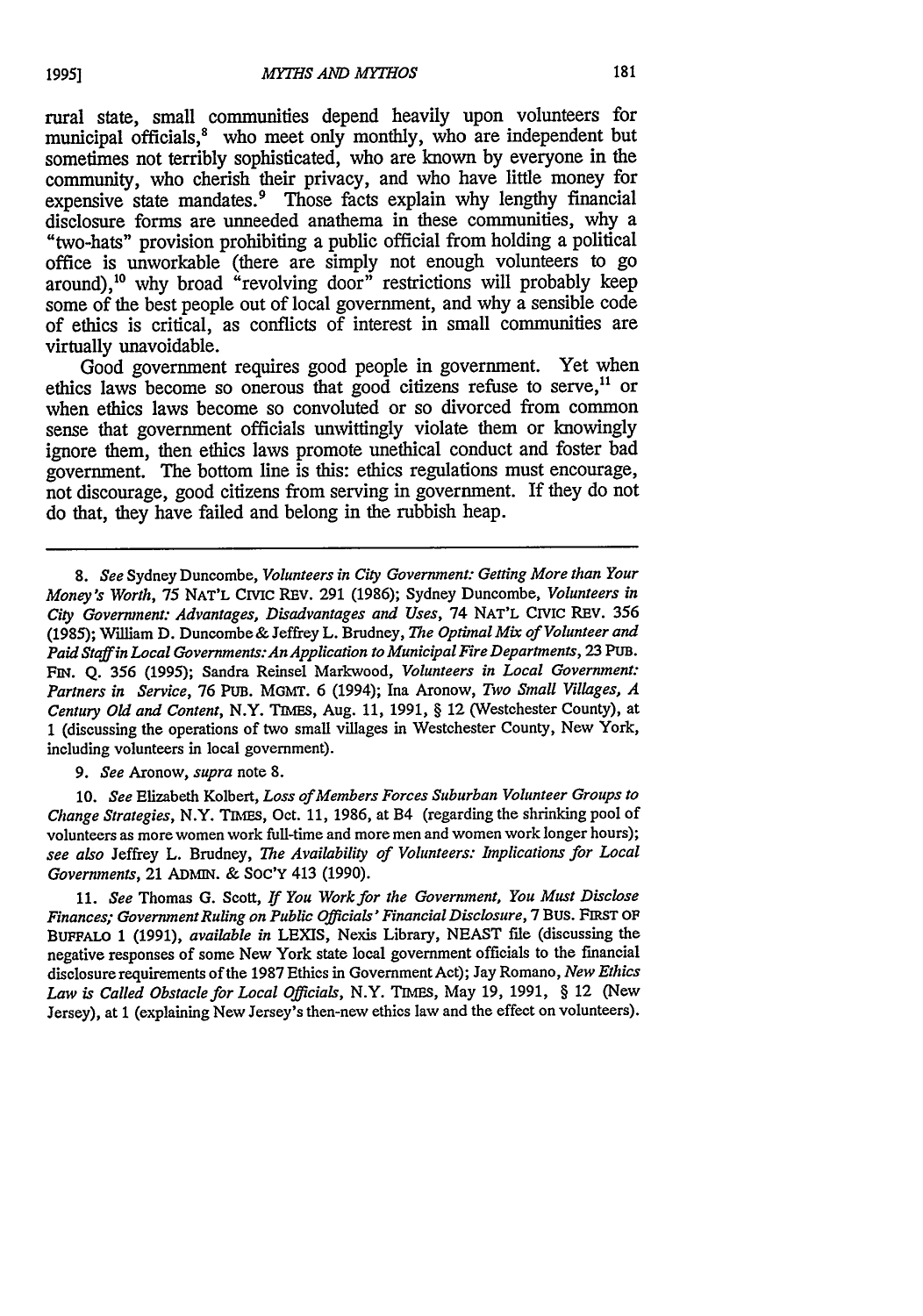Assumption No. **5.** Unless an army of investigators is to be hired, enforcement of ethics laws must depend primarily upon self-interest, peer pressure, whistle blowers, concerned citizens, and the media. These are the enforcers of ethics laws-not inspectors general, not district attorneys, and not even ethics commissions.

Accordingly, ethics laws must be simple and inexpensive to administer and enforce, and they must be flexible. Certainly the last thing municipalities need is yet another expensive, inflexible government mandate. Further, the best enforcement is local enforcement, provided it is even-handed and effective. The principles of home rule, the limits of ethics commissions' budgets, and the greater knowledge that officials and citizens at the agency or local level have of their own needs, all dictate that an ethics commission intervene in the enforcement of ethics laws only when local or agency enforcement fails. Ethics commissions should oversee, not implement, the enforcement of ethics laws.

## III. THE FUNDAMENTAL NATURE OF ETHICS LAWS

Applying these assumptions to an analysis of the nature and structure of ethics regulations and ethics commissions leads one to analogize ethics laws to a three-legged stool, resting upon a code of ethics, disclosure, and enforcement.<sup>12</sup> If any of these legs is removed, the stool topples.

#### *A. Code of Ethics*

A code of ethics must contain a clear and comprehensive list of do's and don'ts. Simple, straightforward, sensible, and short, such a code will not only guide officials but also protect them against an outside employer or relative who asks the official for a favor. For example, when requested by an employer or relative to help him or her obtain a contract with the official's village, the official can reply, "I'm sorry, I wish I could help, but look at what the code of ethics says; I can't do it." The ethics code must also have definitions that narrow the scope of ethics rules, never expand them. Thus, if officials read nothing but the code of ethics and follow it, they will not go astray.

Unfortunately, most ethics laws fail to meet these basic requirements, as the following example illustrates. A partner in a small, local moving firm, who lives in a rural, upstate New York village, serves on the village

*<sup>12.</sup> See generally* New York **State** Temporary State Commission on Local Government Ethics, *Final Report,* **21 FORDHAM URB. L.J. 1 (1993);** Mark Davies, *Keeping the Faith: A Model Local Ethics Law-Content and Commentary,* **21** FORDHAM URB. **L.J. 61 (1993);** Mark Davies, *New Municipal Ethics Law Proposed, 5* **MUN. LAW.,** March/April **1991,** at **1.**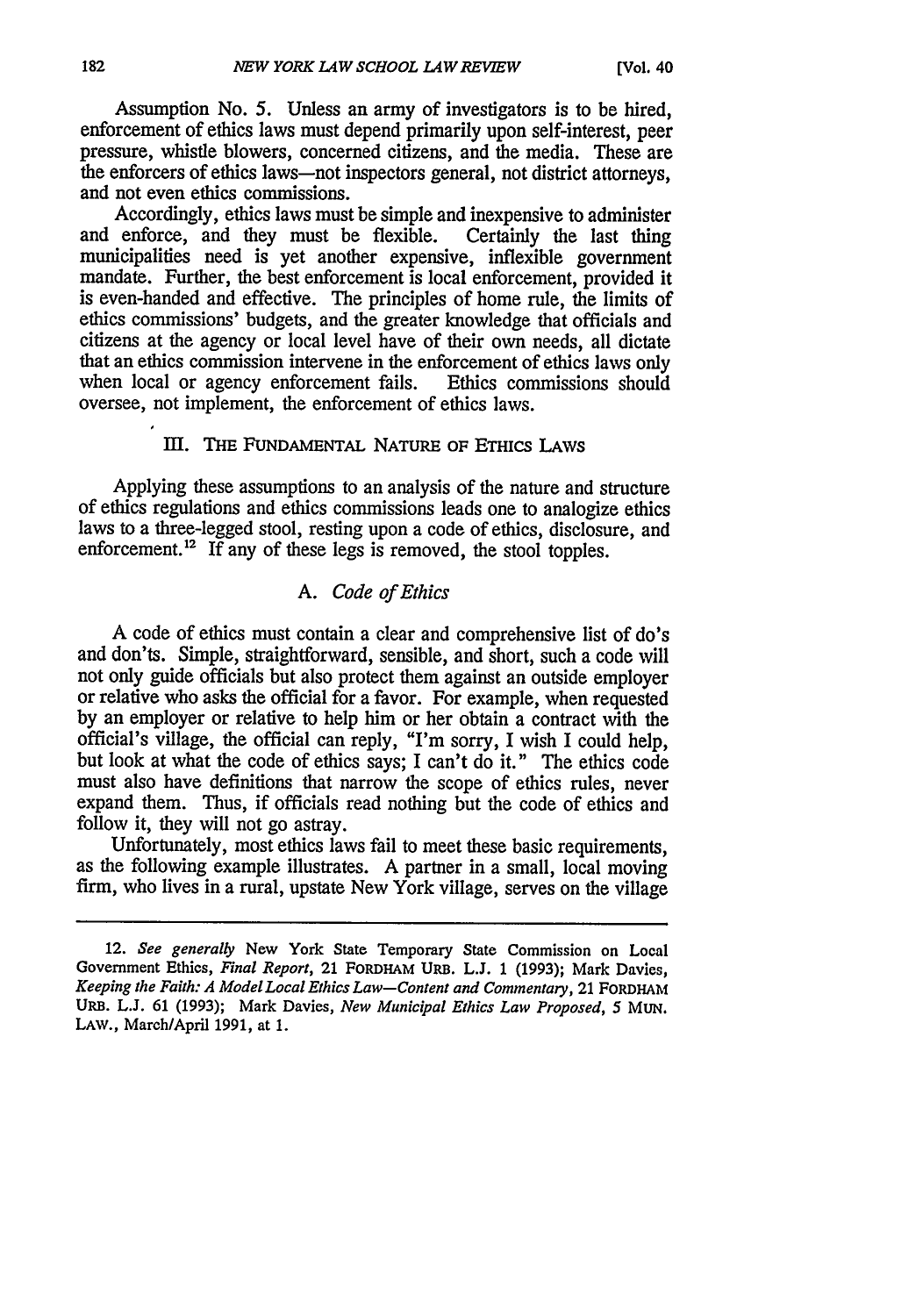board of trustees. The person in charge of village buildings, who is appointed by the village board, hires the moving firm to move a piano and some other heavy furniture out of village hall at a cost of \$350. The partner-trustee has nothing whatsoever to do with the contract, either for the firm or the village-complete recusal. Moreover, to be on the safe side, she informs the village clerk in writing of these facts and also informs her partner that 100% of the profit from the contract must go to him—that the partner-trustee will not profit one nickel from any village business. Although one would think that, by taking these precautions, the trustee would have complied with any ethics rules, in fact the trustee had better pack her toothbrush because she has just committed a crime, a misdemeanor.<sup>13</sup> Under the definition of "interest"<sup>14</sup> she is deemed to have a prohibited interest in the contract because she is part owner of a firm that receives money from the contract, even though she herself receives no money.<sup>15</sup> Moreover, none of the fifteen exceptions to this rule applies.<sup>16</sup> Furthermore, the contract is "null, void and wholly unenforceable"--a totally inflexible fiat.<sup>17</sup> Thus, the trustee's village will have to go to a moving company 40 miles down the road and pay twice the price to move that furniture. Too bad, so sad, says current New York State law.

One town in New York had to truck its bulk trash (like old washing machines) to another state because the local landfill was owned by a member of the town board.<sup>18</sup> And at his former commission, this author once received a call from an enthusiastic, newly-elected town legislator,

13. *See* N.Y. **GEN.** MUN. LAv 3§ 800(3)(b)-(d), **801, 805** (McKinney **1986** & Supp. **1995).** *See also* OP. ST. CoMnT. No. 89-39 (1989) (quoting N.Y. GEN. MUN. **LAW,** § 800(3)(b), (c), (d) ("[R]egardless of whether an officer or employee receives a direct or indirect pecuniary benefit from a contract, an officer or employee is *deemed to* have an interest in any contract of a firm, partnership or association of which the officer or employee is an employee, or in any contract of a corporation of which he is an officer, director, employee, or stockholder . . ." (emphasis in original)); OP. **ST.** COMrPT. No. 80-623 (1980) ("A member of a village board of trustees has a prohibited conflict of interest if a firm of which he is a member sells supplies to the village.").

- 14. N.Y. GEN. MUN. LAW § 800(3) (defining "Interest").
- *15. See id.* § **801** (prohibiting conflicts of interest).
- 16. *See id. §§* 800(3), **802.**
- 17. *See id.* § 804 (McKinney 1986).

**18.** *See also* 15 OP. ST. COMT. 35 (1959) ("A town may not contract for repair work with a firm in which the town clerk is a partner, even though it is the only authorized repair service in the area."); 17 OP. **ST.** COMPT. 88 (1961) ("A village trustee may not be an officer of a private corporation which contracts with such village. If he wishes to retain both positions, official and private, the corporation must not enter into further contracts with the village.").

**1995]**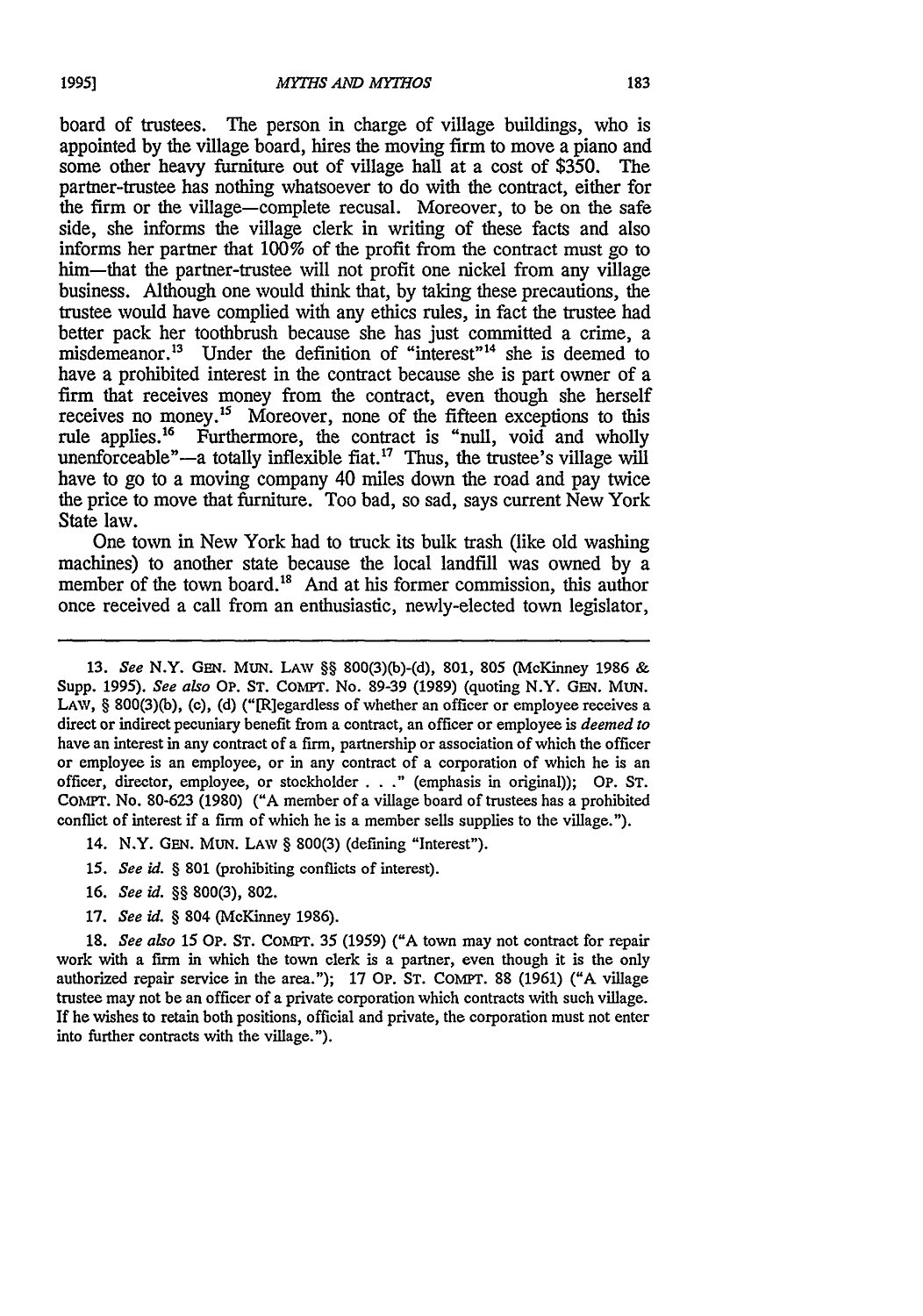who said her husband was the only insurance agent in town and had had the town's insurance business for years. She asked if that contract would present any problem if she recused herself from any matter relating to the town's insurance. Unfortunately, unless she were to resign her position on the town board or her husband were to give up the town's insurance business when it came up for renewal, she would commit a crime. <sup>19</sup>

Communities like this face Hobson's choice: either they violate the law or they lose an official who is difficult to replace or they pay substantially more for services from a non-official located many miles away. One must question whether these results promote honesty and integrity in government, whether they foster respect for the ethics law, or whether the legislators, in drafting these laws, knew their customers, these small, rural communities. Moreover, beyond a shadow of a doubt, these ethics provisions squander precious municipal resources. To paraphrase Mr. Bumble, if that's the law, then the law is an ass.<sup>20</sup>

Similarly, the New York State gifts law for municipal officials prohibits gifts worth \$75 or more, "under circumstances in which it could reasonably be inferred that the gift was intended to influence the official."<sup>21</sup> One seeks in vain to divine the meaning of this provision, to determine whether one may accept the gift or not. Officials need answers, not "reasonably be inferred" gibberish.

Ethics laws that are long or complex or that cannot be understood or do not make sense to the average official are noi merely flawed, they are bad laws. And a bad ethics law is worse than no ethics law at all because it raises expectations it cannot meet and condemns officials to ethical violations, thereby undermining citizens' trust and confidence in the integrity and effectiveness of their government.

#### *B. Disclosure*

The second leg of the ethics stool is disclosure: transactional disclosure, applicant disclosure, and annual disclosure.<sup>22</sup> Rarely does one meet an official who objects to transactional disclosure-that is, disclosure and recusal when a conflict actually arises. Transactional

<sup>19.</sup> *See* N.Y. GEN. MuN. LAW §§ 801,805. Note that, at the same time, under the New York State ethics law, the town attorney could represent private clients before the town's zoning board. *See id.,* §§ 801, 805-a.

*<sup>20.</sup> See* CHARLES DICKENS, OLIVER TWIST 399 (Oxford University Press 1987) (1838).

<sup>21.</sup> *See* N.Y. GEN. MuN. LAW § *805-a(1). But see* People v. Moore, 377 N.Y.S.2d 1005, 1008 (Fulton County Ct. **1975)** (holding the reasonable inference provision to be unconstitutionally vague).

<sup>22.</sup> *See* Davies, *supra* note 7, at 260-62.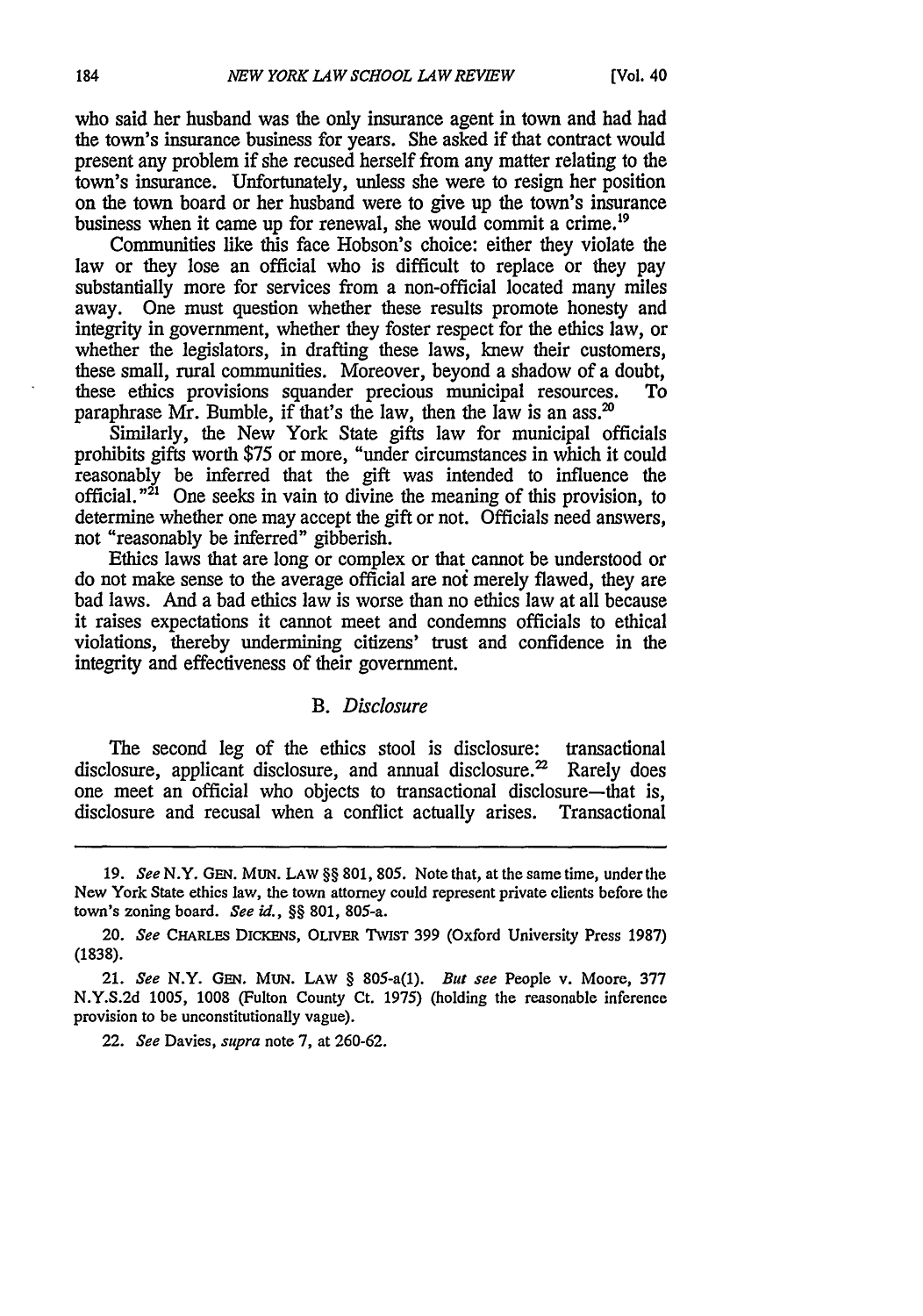disclosure is pinpoint disclosure—"I'd like to state for the record that I am employed by the applicant for this zoning variance, and I therefore recuse myself from taking part in this matter."

Disclosure by bidders or applicants of the interest of any officials in the bid or application also presents little problem. But annual financial disclosure justifiably raises a fire storm among officials.<sup>23</sup>

Every ethics commission employee has heard it: how many people report bribes on their financial disclosure forms? None. That answer is hardly suprising since, as governmental ethicists uniformly agree, the purpose of financial disclosure is not to catch crooks. However, the question is quite revealing because it demonstrates that the public has been sold a bill of goods on financial disclosure. Disclosure forms are not the magic bullet that will cure all ethical ills. Indeed, too often these forms are used by elected officials as a smoke screen to make the public think they have done something about ethics when, in fact, they have not. Long financial disclosure forms can never replace a tough code of ethics with full transactional disclosure, enforced by a well-financed ethics commission with real teeth. $24$  Such forms provide a lot of paper for people to push, but they do not do much to improve officials' ethics. They do, however, drive volunteers out of government, particularly in smaller communities. In New York State almost 300 county volunteer board members resigned when lengthy financial disclosure became effective.<sup>25</sup> Even at the state level excessive financial disclosure impedes the recruitment of qualified appointees. For example, an article in *The Honolulu Advertiser* described then Governor-elect Cayetano's problem in filling cabinet posts: "[T]he task of filling 40 cabinet positions is proving touchy. At \$85,000 a year, cabinet posts pay far less than jobs in the private sector. *Prospective appointees are also daunted by the state's financial disclosure laws,* and the chance of losing ground in the office hierarchy by taking a limited-term appointment in the public sector.<sup>"26</sup>

Yet one should not conclude that annual disclosure serves no purpose. It does serve a purpose, at least if the forms are tailored to the filer's position and agency. Annual disclosure focuses the official's and the public's attention at least once a year upon potential conflicts of interest *before* they occur and thereby, one hopes, prevents those conflicts from

**23.** *See id.*

*25. See* Aronow, *supra* note **8.**

**26.** Ann Botticelli, *Cayetano's Challenge: Break with 'Old Boys,'* HONOLULU ADvERTIsER, Dec. 4, 1994, at **Al, A2** (emphasis added).

<sup>24.</sup> Compare the terminally anemic New York State ethics laws for municipal officials outside New York City with New York City's tough ethics law. N.Y. **GEN.** MUN. **LAW,** art. **18,** § **800** *et. seq.* (McKinney **1986 &** Supp. **1995);** N.Y. **CrrY** CHARTER **ch. 68 (1992).**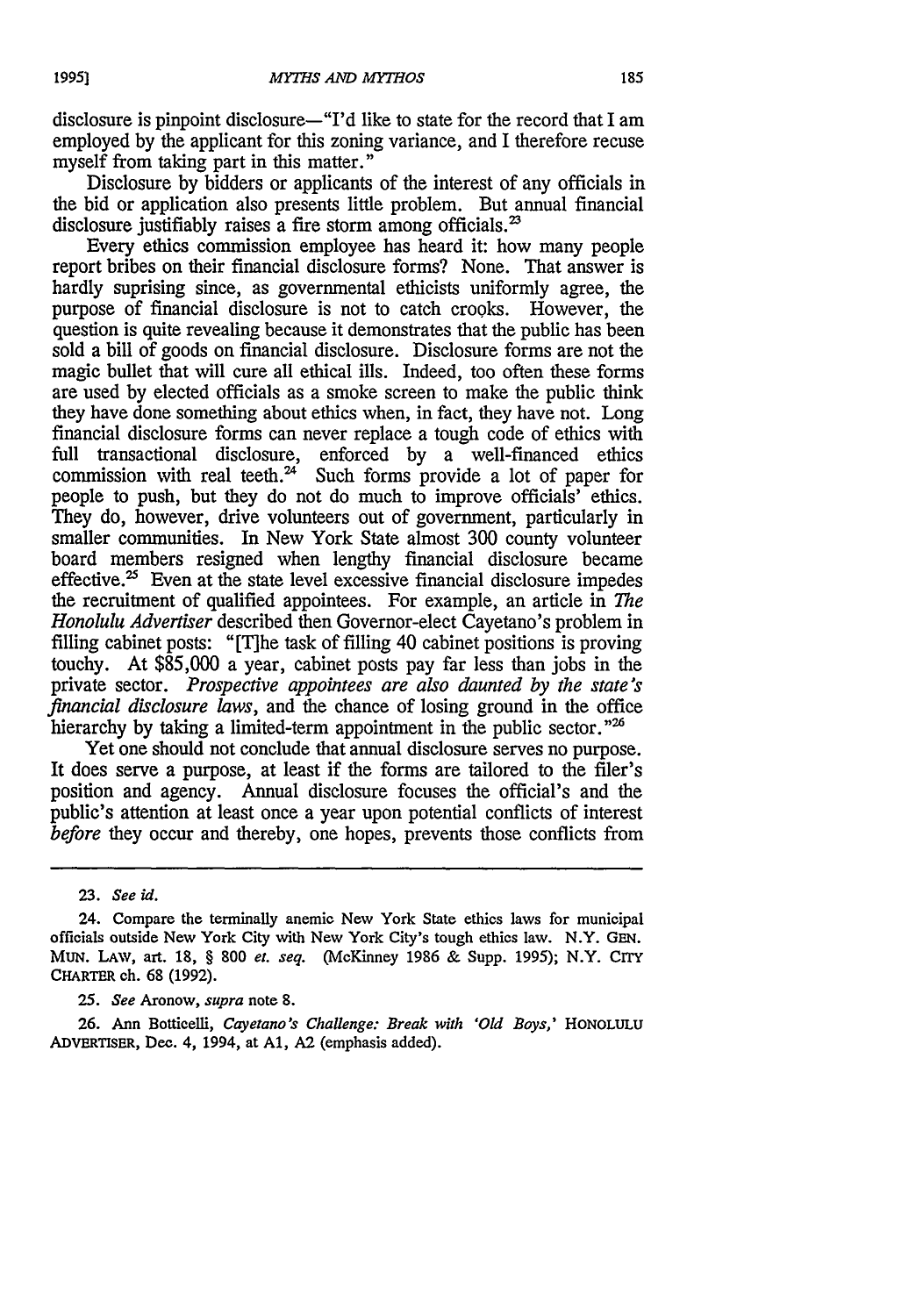actually happening or at least minimizes them when they do happen. However, fulfilling that purpose does not require lengthy disclosure, except perhaps for certain officials in the largest state or municipal governments. Annual disclosure forms are like zucchini: more and bigger is not necessarily better.

Furthermore, if ethics laws are to be enforced primarily by the public and the media, then disclosure forms should be completely open to the public. A disclosure form that is not disclosed serves little purpose, other than gathering dust in a back room or perhaps, one day providing another arrow in a district attorney's quiver. If prosecutors want disclosure forms, then let prosecutors collect and pay for them.

Indeed, to be usable at all, disclosure forms *must* be computerized, because they reveal conflicts of interest only upon comparison with other data, such as lists of vendors to the governmental entity. Electronic filing is thus not merely the wave of the future; it is the only future for annual disclosure.

#### *C. Enforcement*

Finally, the third leg is enforcement. It is embarrassing to talk about enforcement because enforcement actions and fines are not an ethics commission's successes; they are its failures. Every enforcement proceeding an ethics commission undertakes, every fine it imposes, is an indictment of that agency for failing to teach that official what the law is or for failing to convince him or her to obey it. Nevertheless, enforcement will always exist, and ethics agencies must have aggressive enforcement programs.

Yet, above all, it is training, education, and advice, both written and oral, not enforcement, that prevents unethical conduct *before* it occurs. Indeed, every ethics commission must convince its public officials that its purpose is not to whack them but to help them-to protect them against unscrupulous vendors and overbearing superiors, to guide them through the ethical jungle, and to stand up for them against self-proclaimed ethics experts and misguided citizens who accuse the officials of unspecified ethics violations.

Ethics commissions also need to focus far more on what officials may do and less on what they may not do, that is, these commissions must offer more carrot and less stick. Perhaps it would not be inappropriate to issue a rule permitting government employees to copy their personal tax returns and their medical forms on office photocopiers or to use their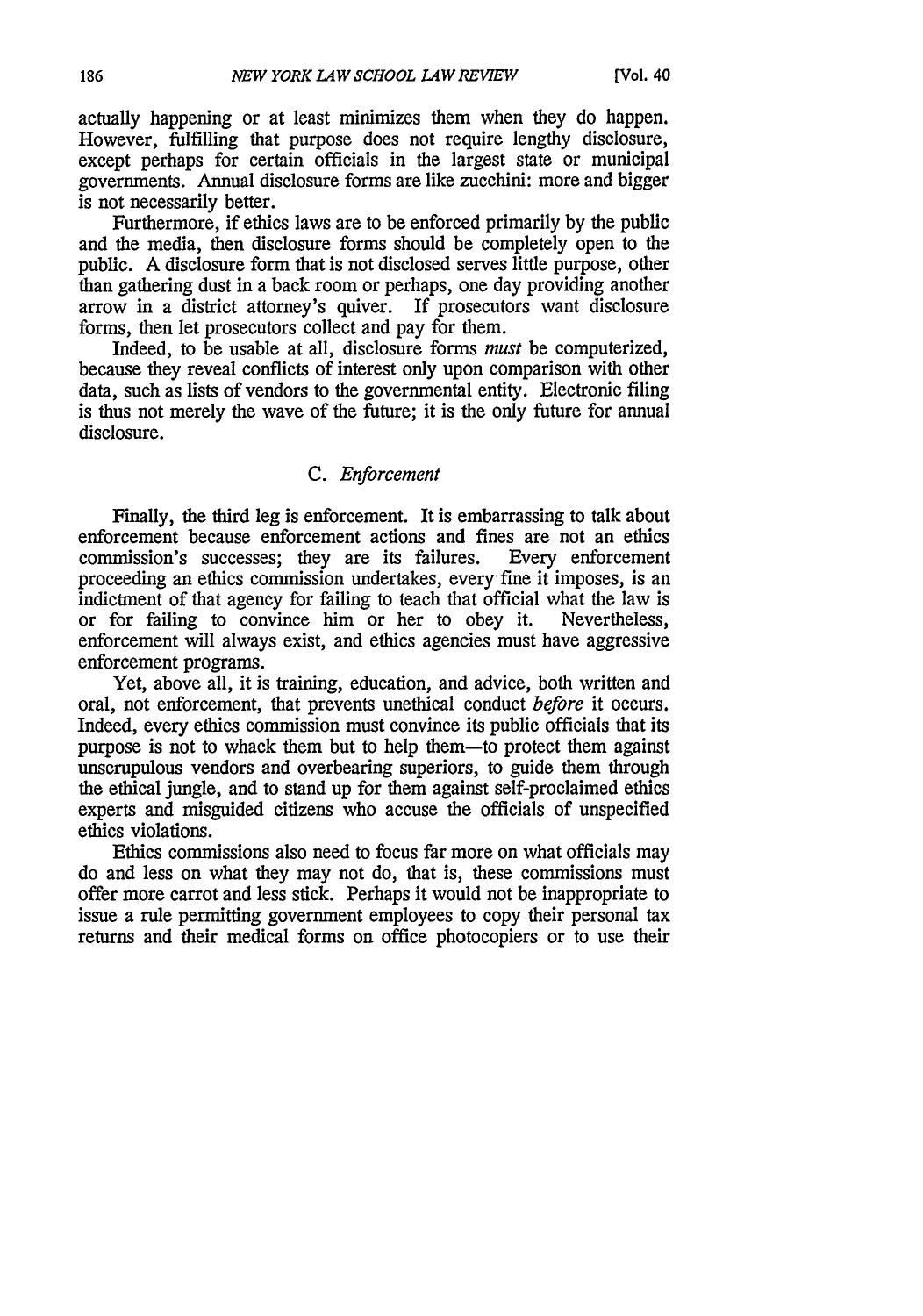office computer to type the minutes of their PTA meeting, provided they supply their own paper and do it on their own time.<sup>27</sup>

#### **IV. CONCLUSION: A TASTE** FOR THE TEUTONIC

Consonant with their mission and as a concession to political reality, ethics agencies must always reflect not a bloated bureaucracy but a lean, though not cadaverous, machine. To quote New York City's Parks Commissioner, Henry J. Stern, there had been so many budget cuts, "it's like giving liposuction to a skeleton."<sup>28</sup>

Ethics commissions must face the fact that they are only a gnat on a dinosaur. Yet these commissions must nevertheless convince their elected officials that unethical conduct costs money and that, as money becomes tighter, unethical shortcuts become ever more enticing. Consequently, the threats to ethics, and the corresponding need for strengthened ethics agencies, becomes greater. Witness the New York State legislature's recent attempt, initially vetoed by Governor Pataki, to suspend the "revolving door" provisions of State law during a budget crisis; to lay off state employees but cut them a break on ethics.<sup>29</sup>

Money, it is said, cannot buy happiness; but it can buy more ethical government. Training, education, and quick advice to government employees, all of which cost money, mean fewer ethical lapses. It has even been suggested that this country consider the German system of life tenure and high pay for government officials in return for stringent ethical standards. The previous quote from *The Honolulu Advertiser* illustrates the impetus for such a proposal.<sup>30</sup>

<sup>27.</sup> During the discussion following this speech, one member of the audience pointed out that permitting a public official to type PTA minutes would probably raise few eyebrows but allowing him or her to type KKK minutes would create an uproar; and the government may be constitutionally prohibited from distinguishing between the two. This example illustrates the need for caution in permitting private use of government equipment.

<sup>28.</sup> *See* Douglas Martin, *Trying New Ways to Save Decaying Parks,* N.Y. TIMES, Nov. *15,* 1994, at **Al,** B4.

<sup>29.</sup> Tom Precious, *Pataki Nudges Closed Revolving Door of State Jobs, TIMEs* UNIoN, Apr. 13, 1995 at B2. *But see* 1995 N.Y. Laws Ch. 299, amending N.Y. PUB. OFF. LAW § 73(8) to exempt from the state's two-year revolving door bar certain New York State employees who lost their jobs because of a reduction in the state work force; Legis. Mem., 1995 N.Y. Laws A-728; Exec. Mem., 1995 N.Y. Laws A-945.

<sup>30.</sup> *See* Botticelli, *supra* note 26, at *A2.* ("Prospective appointees are also daunted by . . . the chance of losing ground in the office hierarchy by taking a limited-term appointment in the public sector.").